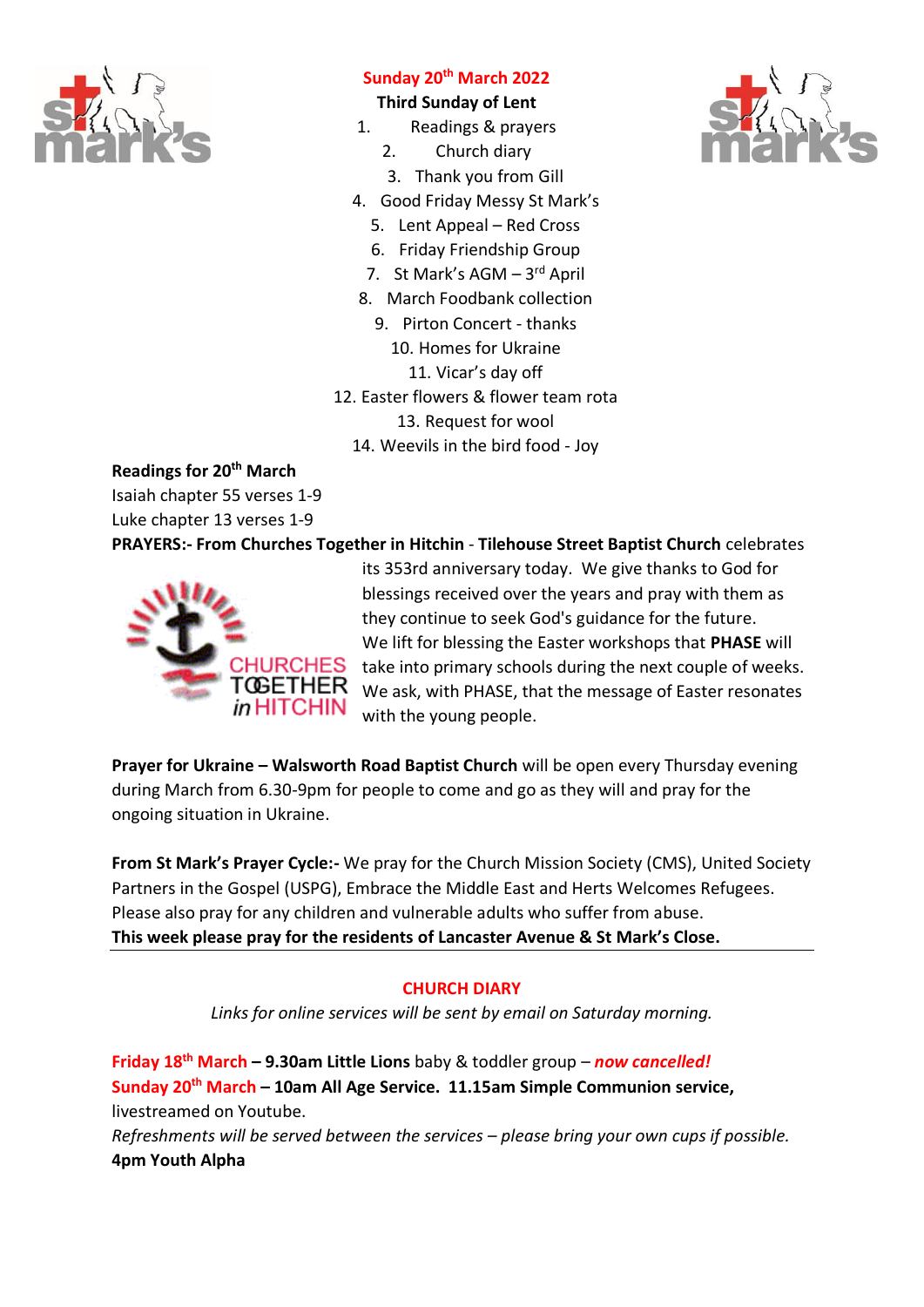**Monday 21st March – Reading & reflection** with Andrew on Youtube**. Nick's day off. Wednesday 23rd March – 9.15am Morning Prayer service** in church. **7.15pm Choir practice. Thursday 24th March – 6.30pm GWNN Friday 25th March – 12.30pm Church lunch** – contact Joy Hukin on 455316 **Sunday 27th March – 8am Simple Communion** in church. **10am Communion** in church and livestreamed on Youtube.

**HALL DIARY** *– these are the non-church groups hiring the hall this week.* **Saturday 19th** Private booking 9am-2pm **Monday 21st** Signing Group 8.30am-2pm **Tuesday 22nd** Jo Jingles 9.30am-12.30pm; Rainbows 5-6pm; Antenatal Yoga 7-9pm **Wednesday 23rd** Home Education Hub 11am-4.15pm; Yoga 5.15-7pm **Thursday 24th** Childminders Support Group 9.30-11.30am. Dorothy Wells Violin Group 4- 5.30pm

#### **CHURCH & COMMUNITY NEWS**

**THANK YOU** - for all the prayers, good wishes and cards we have received following my husband's recent operations. I am pleased to say he is now at home recovering. Gill

**GOOD FRIDAY MESSY ST MARK'S** It would be marvellous to reinstate after Covid absence an all age Easter themed craft afternoon from 2pm to 4.15 pm followed by a ten minute story and songs session ending with hot cross buns! A planning session in church on **Tuesday 29 March at 7.30pm** is being held to pool ideas. Volunteers needed please! You may like to staff an activity prepared by someone else, or prepare something yourself once ideas have been shared. Contact me, Helen Richardson if you can get to the meeting. If not but you can help on the day please let me know. Helen Richardson [helenwrich@btinternet.com](mailto:helenwrich@btinternet.com)

### **ST MARK'S LENT APPEAL 2022 – RED CROSS**



This year for our Lent Appeal we are supporting the Red Cross, who are working in the awful situation in Ukraine, but also in Afghanistan where there is still great need. Donations can be made between now and Easter by cash or cheque (payable to `St Mark's Parish Church'), using the envelopes and gift-aid forms available in church, or via the orange Donate button on the St Mark's website - [stmarks-hitchin.org.uk](http://www.stmarks-hitchin.org.uk/) Just click

on the drop down menu and select *Lent 2022 - Red Cross* For more information see [The British Red Cross | Worldwide Humanitarian Charity](https://www.redcross.org.uk/) Or contact John Richardson on 07505 426876 or [johnrichardson891@btinternet.com](mailto:johnrichardson891@btinternet.com) Many thanks for your generous response.

**FRIDAY FRIENDSHIP GROUP –** the next meeting is on April 1st and will be a talk by Lynda Simmons about the charity "**Friends of Lister Hospital**".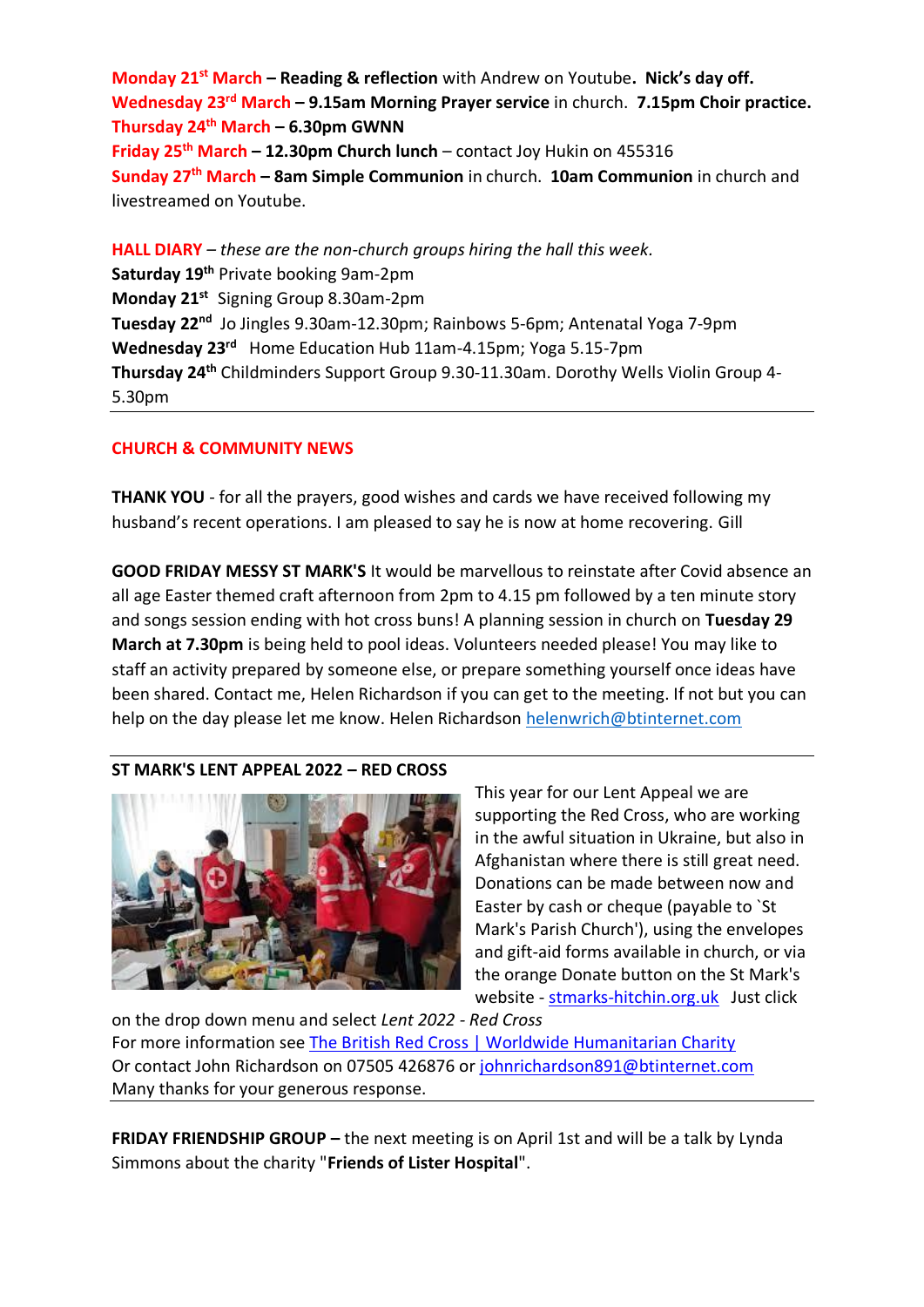She will explain the work of this charity and how and where the funds raised are spent. We will meet in the church hall for a 2pm start.

Entrance £2 for members and £3 for visitors (inc .refreshments ) All welcome. For more information contact Val via [admin@stmarks-hitchin.org.uk](mailto:admin@stmarks-hitchin.org.uk)

# **ST MARK'S ANNUAL GENERAL MEETING ON SUNDAY 3 APRIL at 11.15am**

Please do try to come along to our Annual General Meeting in 3 weeks' time when we shall elect the various church officers to serve for the coming year. Please consider whether you, or someone you know, could serve, particularly as a member of the DCC (a role for 3 years) or as one of our representatives on the Churches Together in Hitchin council. If you would like more information about either role, do contact me about the DCC and John Richardson about CTH.

The meeting offers a chance to get a full picture of the life of our church and usually lasts no longer than an hour. To speed up matters on the day, all the reports will be available for you to read in advance. These, along with the agenda and 2021 minutes, will be emailed to everyone who normally receives the weekly notices by email. We will be producing a small number of paper copies for our church members who don't have computers. If anyone else feels they need a paper copy, they should let me know by 20 March via [admin@stmarks](mailto:admin@stmarks-hitchin.org.uk)[hitchin.org.uk](mailto:admin@stmarks-hitchin.org.uk)

I look forward to seeing you at the AGM! Deirdre



### **MARCH FOODBANK COLLECTION**

The collection box will be at the back of church both this Sunday (20th) and next (27th). The most urgently needed items are: longlife juice; sponge puddings; cereal bars (packs of 5); tinned meat (meatballs, hotdogs or similar). Thank you for whatever you are able to donate.

**PIRTON CONCERT FOR UKRAINE** – the concert organised by Margaret Johnson last Sunday raised at least £2000 for Ukrainian refugees – thank you very much to everyone who supported this event.

**HOMES FOR UKRAINE –** Most of you will already know about this government initiative to offer rooms for Ukrainian refugees – you can register at <https://consult.communities.gov.uk/digital-delivery/register-to-support-homes-for-ukraine/> Trish from Churches Together in Hitchin advised that the website was very busy so to make sure that you save each page you complete when registering, so that it's not all lost if the website crashes!

**VICAR'S DAY OFF – MONDAYS** - I love it when people get in touch with me, whether that's about practical church stuff, or wanting to talk about God and faith, or because they are struggling with something and want to chat. But recently I've had quite a few people get in touch during my day off. I think that's mostly because it's changed a few times since I arrived, as I've gotten used to the pattern of this community. My day off is now **Mondays**. I'd really appreciate it if people only contact me on Mondays in an emergency, and leave